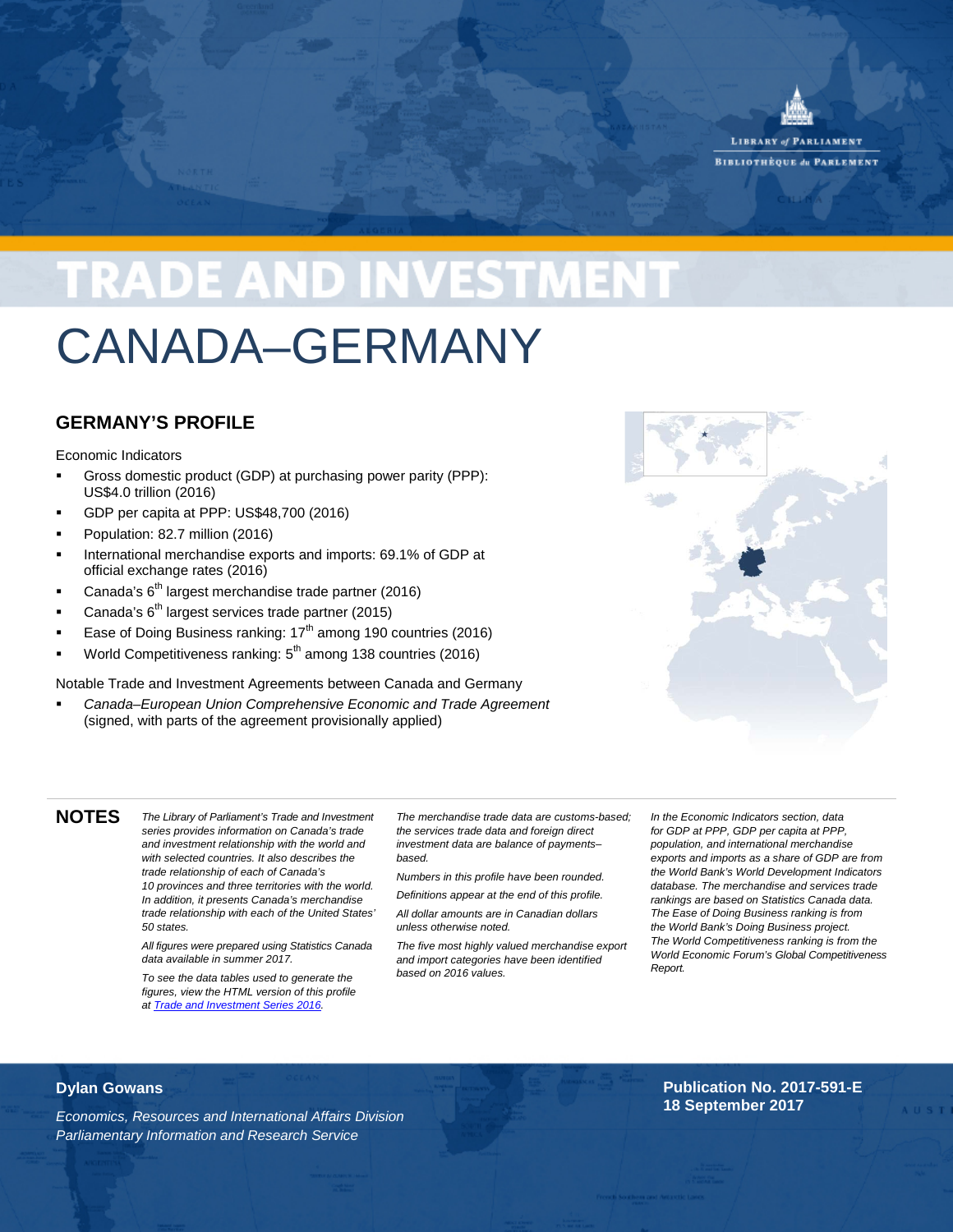## **CANADA'S MERCHANDISE TRADE WITH GERMANY**



Bilateral merchandise trade in 2016: \$21.3 billion

- Exports: \$4.1 billion, a 12.5% increase from 2015
- Imports: \$17.2 billion, a 0.7% decrease from 2015

Trade deficit in 2016: \$13.2 billion, a decrease from \$13.7 billion in 2015

#### Share of the Total Value of Canadian Trade



Exports in 2016: 0.8% of the total value of Canadian exports, an increase from 0.7% in 2015

Imports in 2016: 3.2% of the total value of Canadian imports, unchanged from 2015





Highest-valued exporters in 2016:

- Ontario \$2.0 billion, an increase from \$1.6 billion in 2015
- Quebec \$1.3 billion, an increase from \$1.2 billion in 2015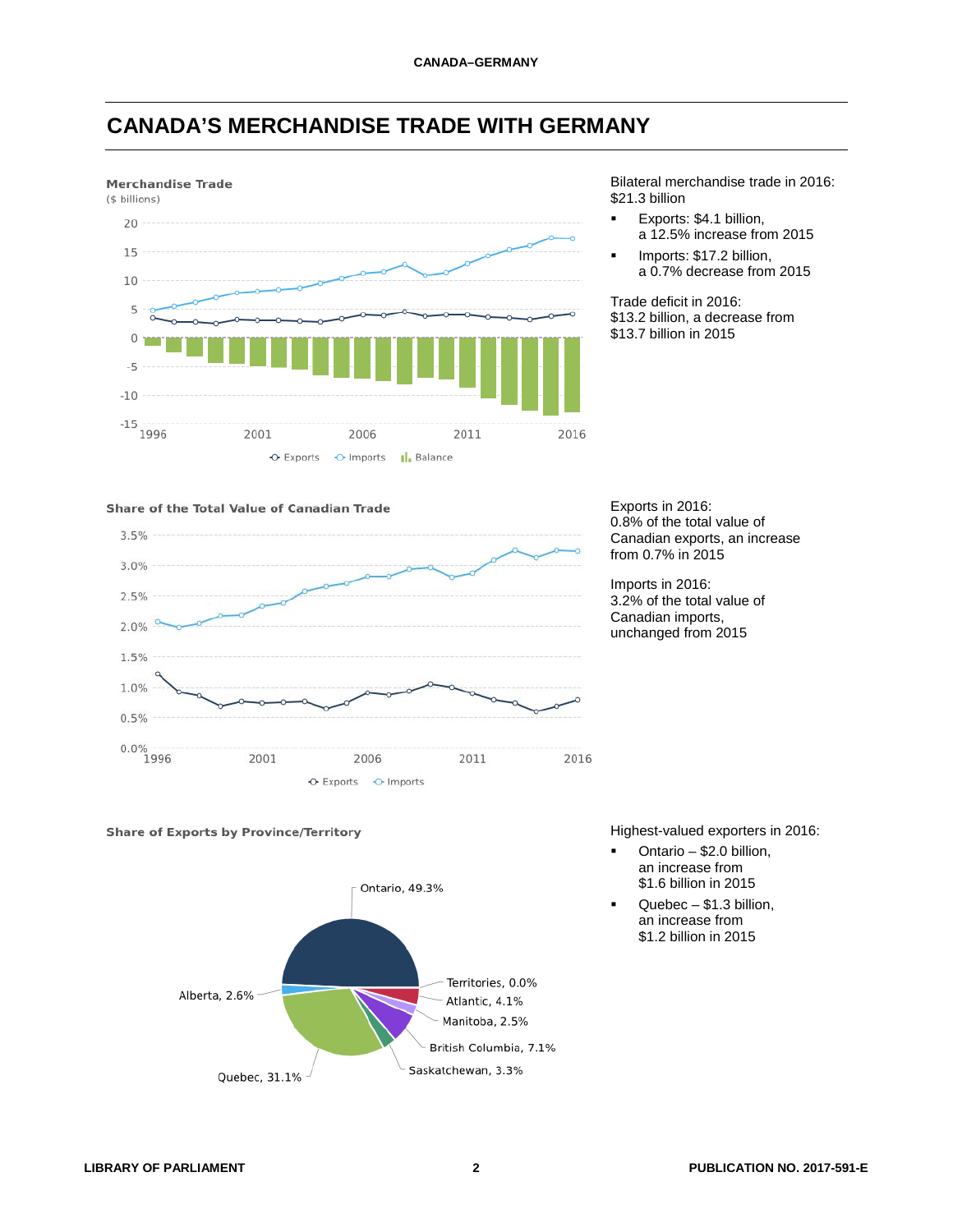#### **Share of Exports by Sector**



#### Most Highly Valued Exports by Product Category (\$ billions)



#### Exports in 2016:

- Resource-based goods 17.3%, a decrease from 21.2% in 2015
- Manufactured goods 82.7%, an increase from 78.8% in 2015

#### Highest-valued exports in 2016: Gas turbines and uranium, together accounting for 15.3% of the total value of Canadian exports to Germany

- Gas turbines: \$395.9 million, an increase from \$370.2 million in 2015
- Uranium: \$225.5 million, an increase from \$69.9 million in 2015

#### **Share of Imports by Sector**



#### Imports in 2016:

- Resource-based goods 0.2%, unchanged from 2015
- Manufactured goods 99.8%, unchanged from 2015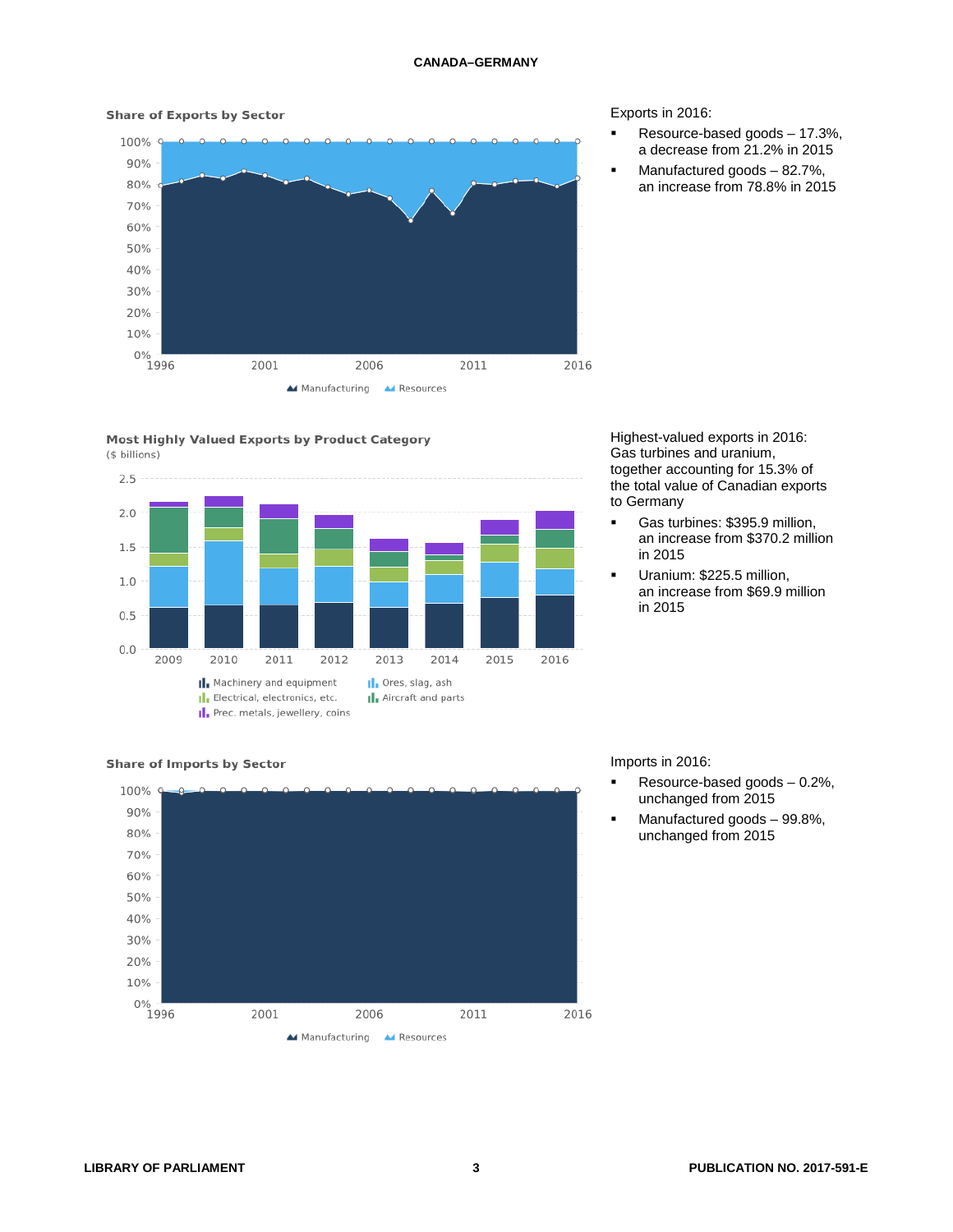Most Highly Valued Imports by Product Category



Highest-valued imports in 2016: Motor vehicles and medications, together accounting for 27.7% of the total value of Canadian imports from Germany

- **Motor vehicles: \$3.6 billion,** an increase from \$3.4 billion in 2015
	- Medications: \$1.1 billion, a decrease from \$1.2 billion in 2015





Largest merchandise trade deficit in 2016: Machinery and equipment, at \$5.0 billion

Largest merchandise trade surplus in 2016: none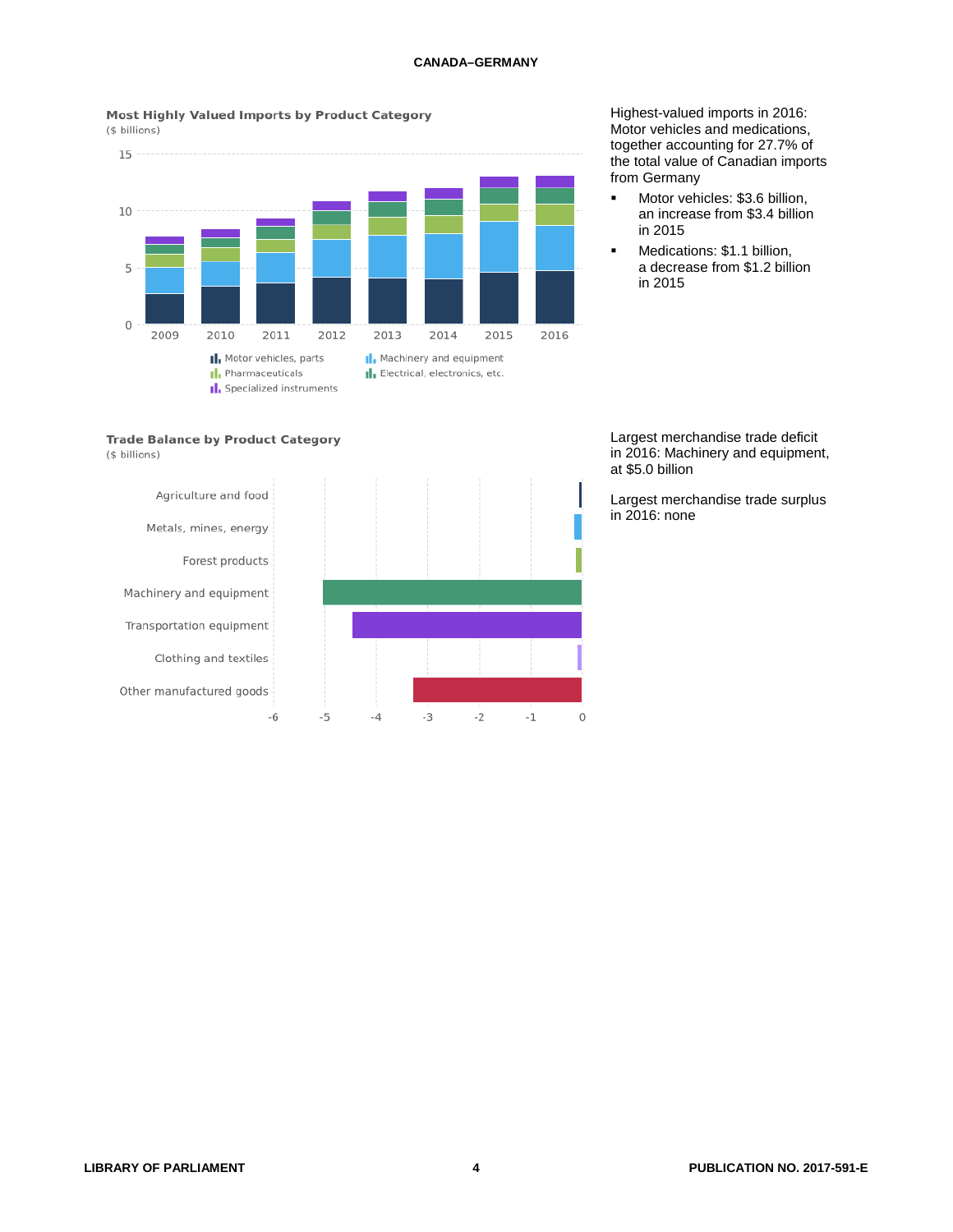



Bilateral services trade in 2015: \$5.0 billion

- **Exports:** \$2.2 billion, a 1.5% decrease from 2014
- Imports: \$2.8 billion, a 0.6% increase from 2014

Trade deficit in 2015: \$543.0 million, an increase from \$492.0 million in 2014



(\$ billions)



- I. Travel services (Imports)
- I. Transportation and government services (Imports)

Services trade deficit in 2014, the most recent year for which services data by type are available: Largely due to transportation and government services trade

- Transportation and government services exports: \$391.0 million
- Transportation and government services imports: \$708.0 million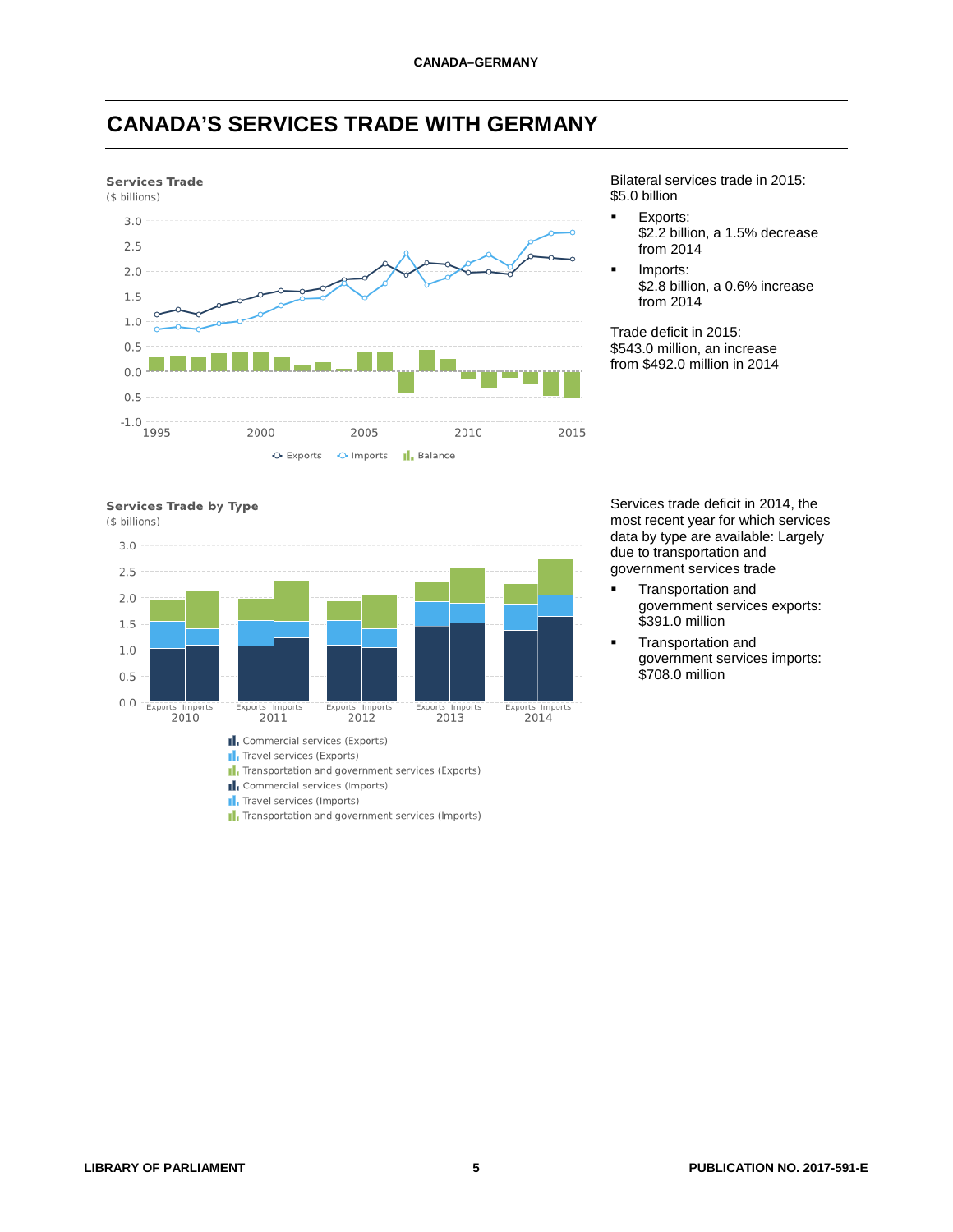## **CANADA'S FOREIGN DIRECT INVESTMENT WITH GERMANY**

#### **Stock of Foreign Direct Investment**



#### **Share of Foreign Direct Investment Stock**



Stock of FDI in Canada of German origin as % of total FDI in Canada

Stock of Canadian direct investment in Germany in 2016: \$12.4 billion, a 1.2% increase from 2015

Germany as a destination for Canadian foreign direct investment among the 120 countries for which data were available for 2016:  $15<sup>th</sup>$  largest

Stock of German direct investment in Canada in 2016: \$15.6 billion, a 6.1% increase from 2015

Germany as a source of foreign direct investment in Canada among the 55 countries for which data were available for 2016:  $9<sup>th</sup>$  largest

1.2% of Canada's foreign direct investment stock was in Germany in 2016, unchanged from  $2015$ 

1.9% of the foreign direct investment stock in Canada was of German origin in 2016, unchanged from 2015